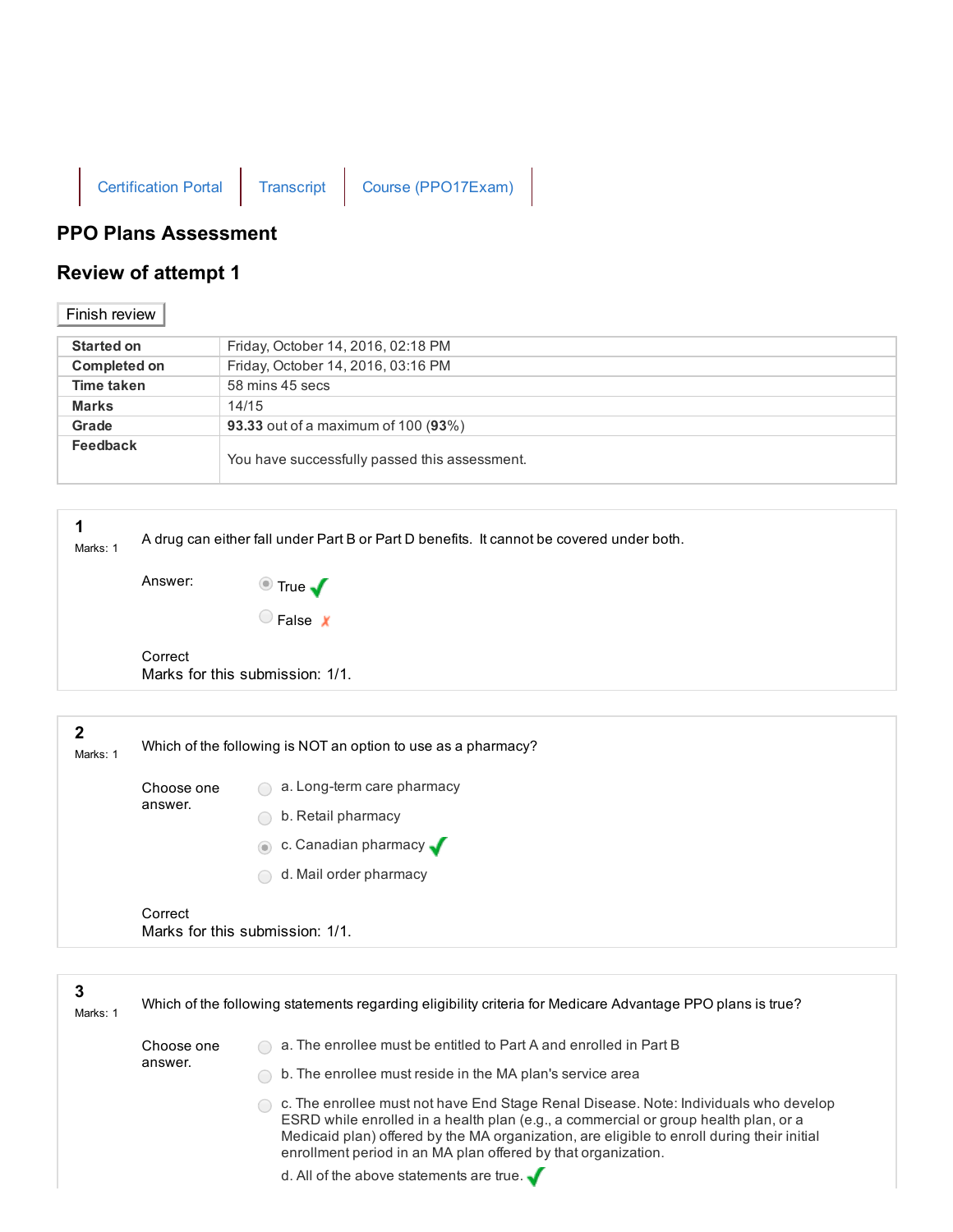| Correct                         |  |
|---------------------------------|--|
| Marks for this submission: 1/1. |  |

| 4<br>Marks: 1               |                       | Prescription drug costs under Part D do not apply toward the medical out-of-pocket maximum. |
|-----------------------------|-----------------------|---------------------------------------------------------------------------------------------|
|                             | Answer:               | $\bullet$ True $\blacklozenge$                                                              |
|                             |                       | $\bigcirc$ False $\chi$                                                                     |
|                             | Correct               | Marks for this submission: 1/1.                                                             |
|                             |                       |                                                                                             |
| 5<br>Marks: 1               |                       | Which of the following statements is true?                                                  |
|                             | Choose one            | a. Rates vary by gender or age                                                              |
|                             | answer.               | b. Rates allow for spouse discounts                                                         |
|                             |                       | c. Member does not need to pay the Medicare Part B premium each month                       |
|                             |                       | d. None of the above $\sqrt$                                                                |
|                             | Correct               | Marks for this submission: 1/1.                                                             |
|                             |                       |                                                                                             |
| $6\phantom{1}6$<br>Marks: 1 |                       | Creditable prescription drug coverage could come from                                       |
|                             | Choose one<br>answer. | a. VA benefits                                                                              |

b. Employer Group Retiree plan

c. Union group plan

 $\bullet$  d. Any of the above  $\blacklozenge$ 

Correct Marks for this submission: 1/1.

| Marks: 1 |            | Which is NOT considered a preventive benefit?                 |
|----------|------------|---------------------------------------------------------------|
|          | Choose one | a. Pap smear<br>$\left( \begin{array}{c} \end{array} \right)$ |
|          | answer.    | b. Acupuncture $\sqrt$<br>$\odot$                             |
|          |            | c. Mammography screening<br>$\overline{\phantom{a}}$          |
|          |            | d. Prostate cancer screening exam<br>$\overline{\phantom{0}}$ |
|          | Correct    | Marks for this submission: 1/1.                               |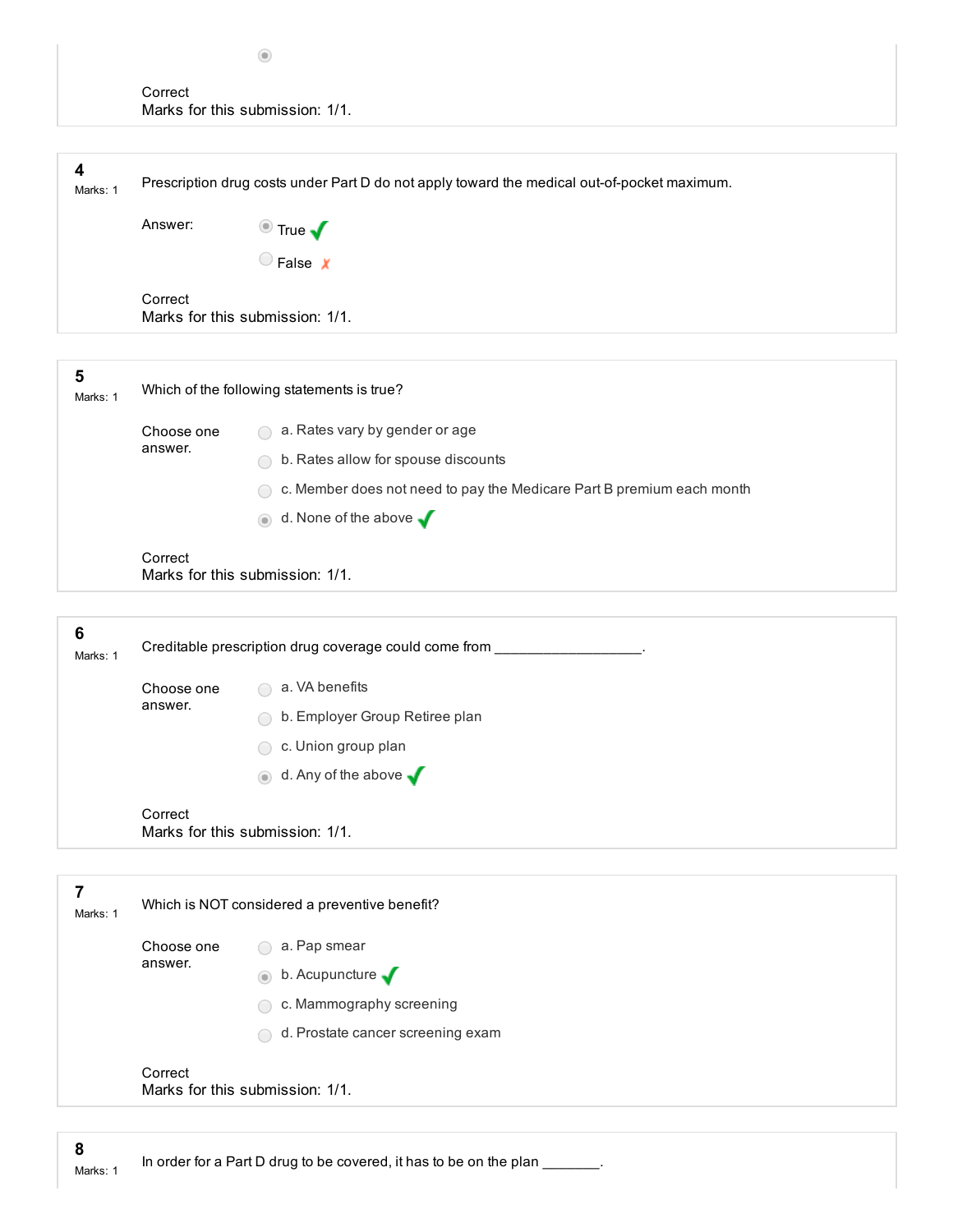| Choose one | a. Website                      |
|------------|---------------------------------|
| answer.    | b. Evidence of Coverage         |
|            | c. Summary of Benefits<br>(     |
|            | o d. Formulary                  |
| Correct    | Marks for this submission: 1/1. |

| 9<br>Marks: 1  |                       | Which expenses listed below do not apply to the out-of-pocket maximum, even when they are covered? |
|----------------|-----------------------|----------------------------------------------------------------------------------------------------|
|                | Choose one<br>answer. | a. Non-Medicare covered Eye Exams                                                                  |
|                |                       | b. Non-Medicare covered Eye Wear                                                                   |
|                |                       | c. Hearing Aids                                                                                    |
|                |                       | d. All of these do not apply $\sqrt{}$<br>$\odot$                                                  |
|                | Correct               | Marks for this submission: 1/1.                                                                    |
|                |                       |                                                                                                    |
| 10<br>Marks: 1 |                       | How can a member verify if their doctor is in the provider network?                                |
|                | Choose one<br>answer. | a. Look for the doctor's name in the phone book                                                    |
|                |                       | b. Look up the doctor's name online in the ProviderFinder tool                                     |
|                |                       | c. Call the insurance carrier to ask if the provider belongs to the network                        |
|                |                       | d. B and C are correct $\sqrt{ }$<br>$\circledcirc$                                                |
|                | Correct               | Marks for this submission: 1/1.                                                                    |

| 11<br>Marks: 1 | Nurse Line. | Some PPO plans may include supplemental education/wellness programs such as gym memberships or 24/7 |
|----------------|-------------|-----------------------------------------------------------------------------------------------------|
|                | Answer:     | $\bullet$ True $\blacktriangledown$                                                                 |
|                |             | $\bigcirc$ False $\bigcirc$                                                                         |
|                | Correct     | Marks for this submission: 1/1.                                                                     |
|                |             |                                                                                                     |

12

Marks: 1 If a beneficiary is enrolled in an MA-only PPO and they also sign up for a PDP plan, they will be automatically dropped from their MA plan.

Answer: True

C False x

Correct Marks for this submission: 1/1.